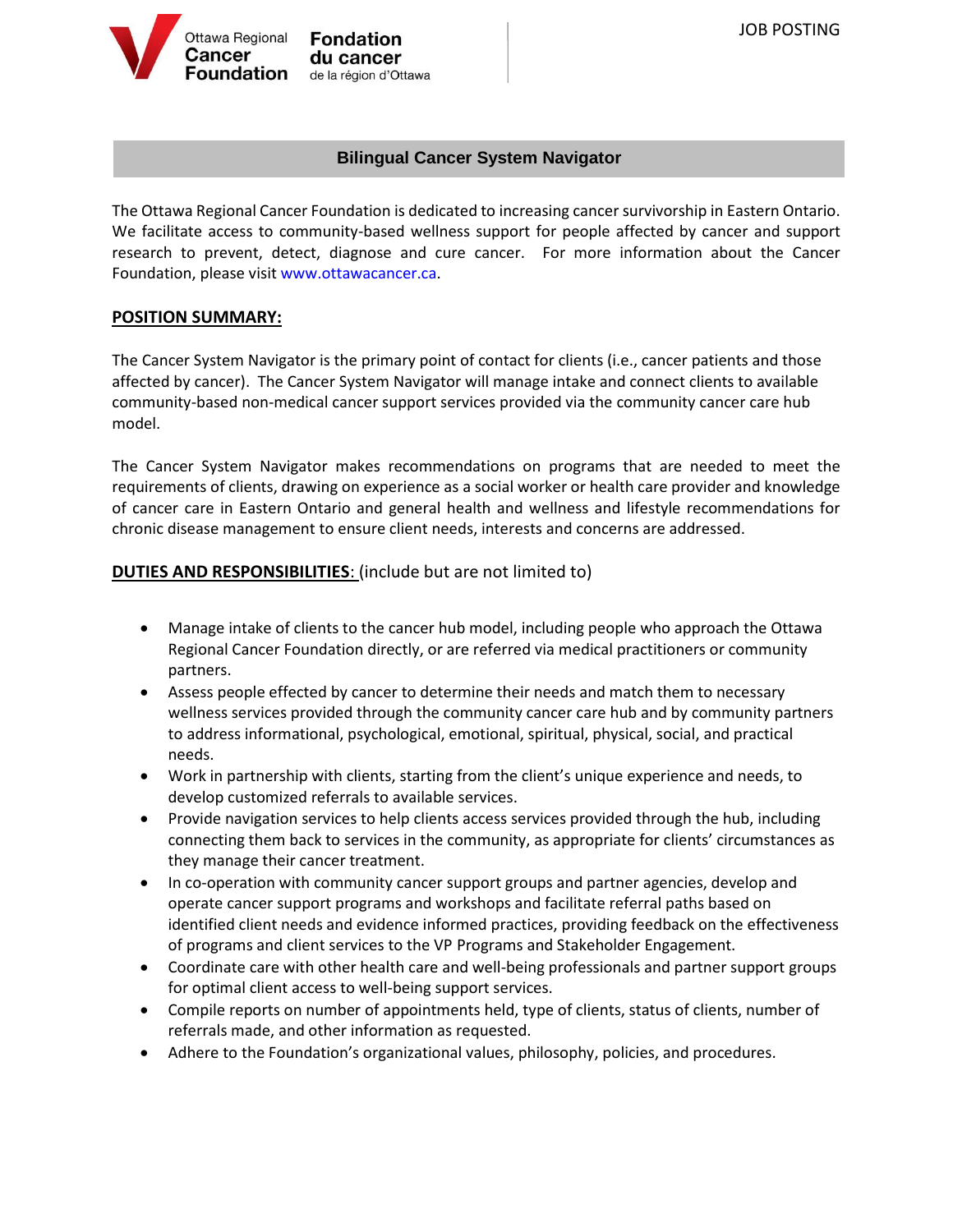

 Contribute and participate in the Foundation's philanthropy efforts. Speak with donors and prospective donors (groups and individuals) directly to describe the impact of their gifts to our clients and the types of outcomes the Foundation is trying to achieve.

### **QUALIFICATIONS AND KEY COMPETENCIES:**

**Education:** Master's, or Undergraduate plus equivalent experience, in a relevant discipline (nursing, social work, psychology, health promotion, health education, nutrition, other wellness related profession). Knowledge of community based wellness support for cancer patients and their families is preferred.

**Professional Affiliation:** registration with accrediting body of aforementioned healthcare profession is a strong asset.

#### **Experience and knowledge:**

- Ability to assess patients' wellness and support needs, and to help individuals self-identify needs and services that can help address those needs
- Proven professional experience with individuals who have a significant emotional or physical health issue; at a minimum 3 years of direct professional experience
- Demonstrated experience working within a supportive care model providing person focused care
- Proven experience facilitating support groups
- Demonstrated experience providing navigation to access counseling options in a community services environment
- Ability to support clients in-person, or via phone or video conferencing as requested
- Strong client service orientation
- Demonstrated ability to work collaboratively across multidisciplinary teams
- Excellent interpersonal skills as well as strong written and oral communication abilities
- Knowledge of Regional Cancer Care
- Proficient with Microsoft Office Suite environment and experience with spreadsheets and databases
- Ability to work independently and as part of a team
- Ability to support practicum students and volunteers
- Demonstrated ability to deal effectively with challenging situations and to maintain healthy boundaries

#### **Language Designation:**

Excellent verbal and written communication skills in French and English (required)

#### **Salary & benefits:**

- Full-time, permanent position
- Opportunity to be part of the new Community Cancer Hub aid in it's growth and development
- Salary range: \$63,400 (low), \$81,000 (mid) to \$98,300 (high)